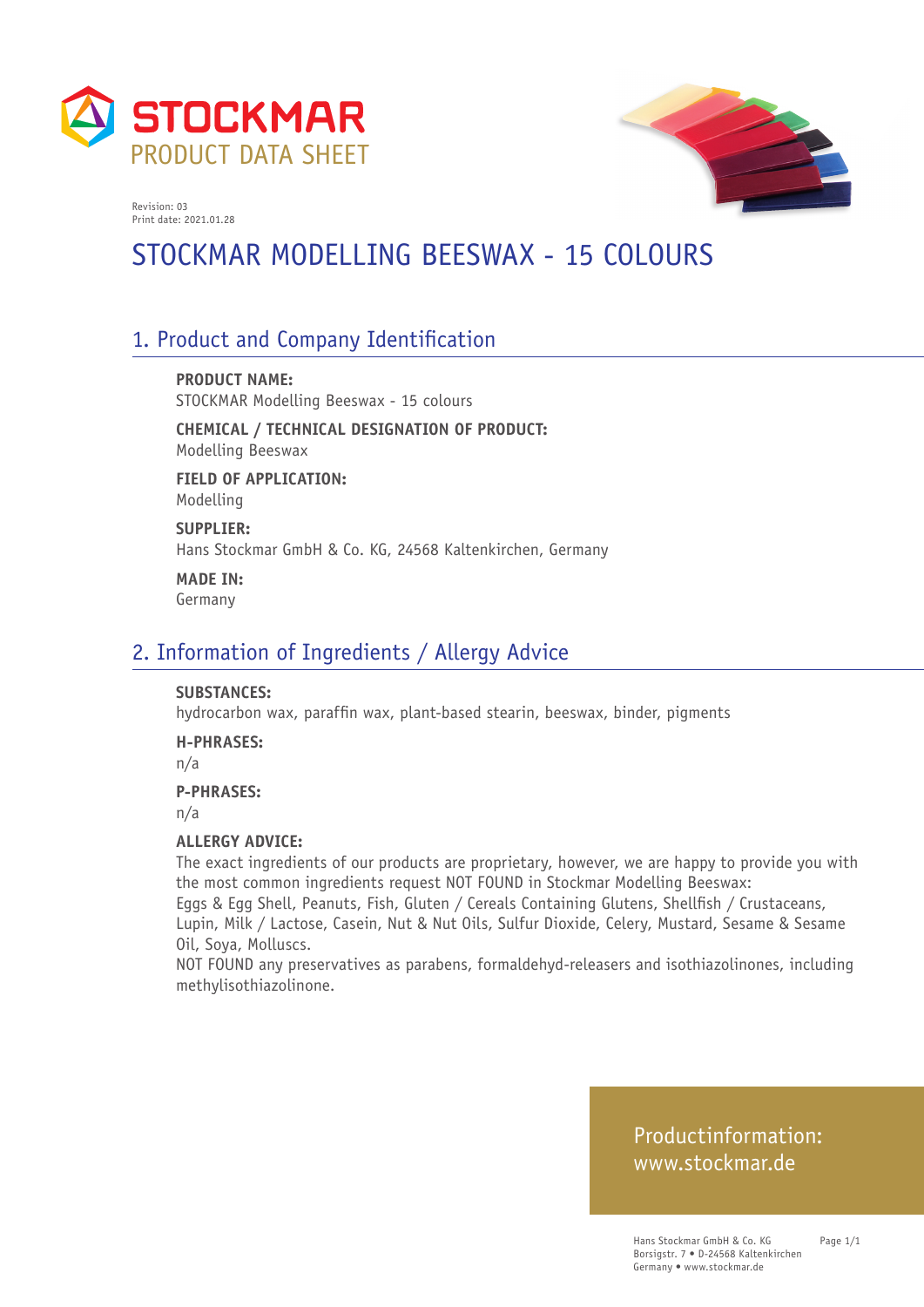



# STOCKMAR MODELLING BEESWAX - 15 COLOURS

## 3. Possible Hazards - Hazards Information

not required

**PRODUCT MARKING:** "Attention! Not suitable for children under 3 years. Small parts might be swallowed"

### 4. First - Aid - Measures

**INHALATION:** n/a **SKIN CONTACT:** n/a **EYE CONTACT:** Rinse out with water. **SWALLOWING:** Rinse out mouth and drink plenty of water.

In case of persistent symptoms seek medical treatment.

## 5. Fire - Fighting Measures

**SUITABLE EXTINGUISHING MEDIA:**  Alcoholic resistant foam, CO2

**EXTINGUISHING MATERIAL THAT MUST NOT BE USED FOR SAFTY REASONS:**  n/a

#### 6. Accidental Release Measure

**ENVIRONMENT-RELATED MEASURES:**  n/a **PROCEDURES FOR CLEANING / ABSORPTION:**  n/a

**PERSON-RELATED PRECAUTIONARY MEASURES:**  Swiftly remove and clean affected clothes

### Productinformation: www.stockmar.de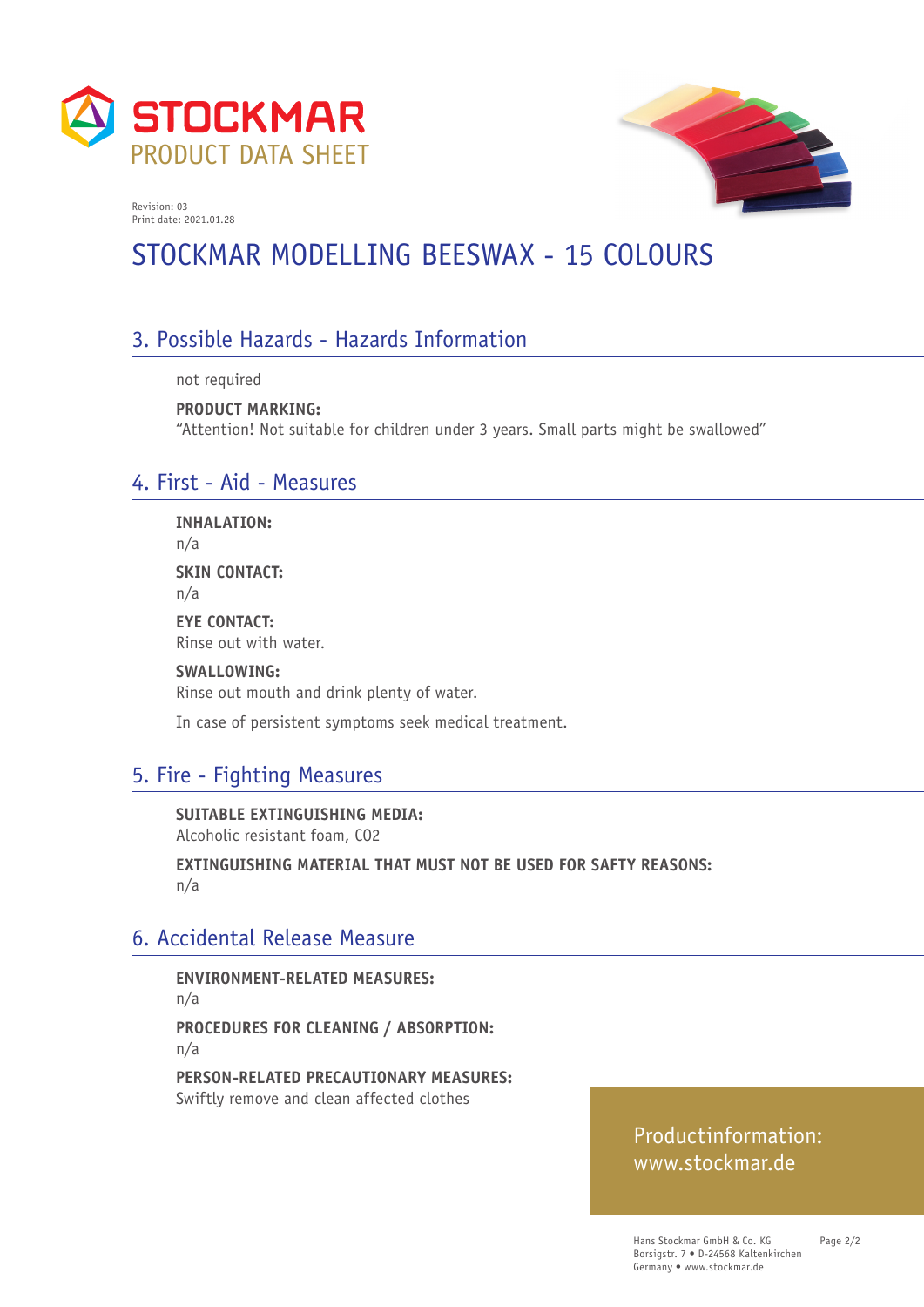



# STOCKMAR MODELLING BEESWAX - 15 COLOURS

# 7. Handling and Storage

**HANDLING:**  Avoid contact with clothes

**STORAGE:**  Store product in original packaging

## 8. Exposure Controls / Personal Protection

n/a

### 9. Physical and Chemical Properties

**FORM/COLOUR/ODOR:**  solid / different colours / non-specific

**FLASH POINT:**   $> 180^{\circ}$ C

**IGNITION TEMPERATURE:**  Product is not inflammable

**EXPLOSION LIMITS:**  Product not explosive

**SOLUBILITY IN WATER:**  Product is insoluble

#### 10. Stability and Reactivity

**CONDITION TO AVOID:**  Temperature > 55°C

**MATERIALS TO AVOID:**  Don`t mix with other chemicals

**HAZARDOUS DECOMPOSITION PRODUCTS:**  No hazardous decomposition products known

#### Productinformation: www.stockmar.de

Hans Stockmar GmbH & Co. KG Borsigstr. 7 • D-24568 Kaltenkirchen Germany • www.stockmar.de